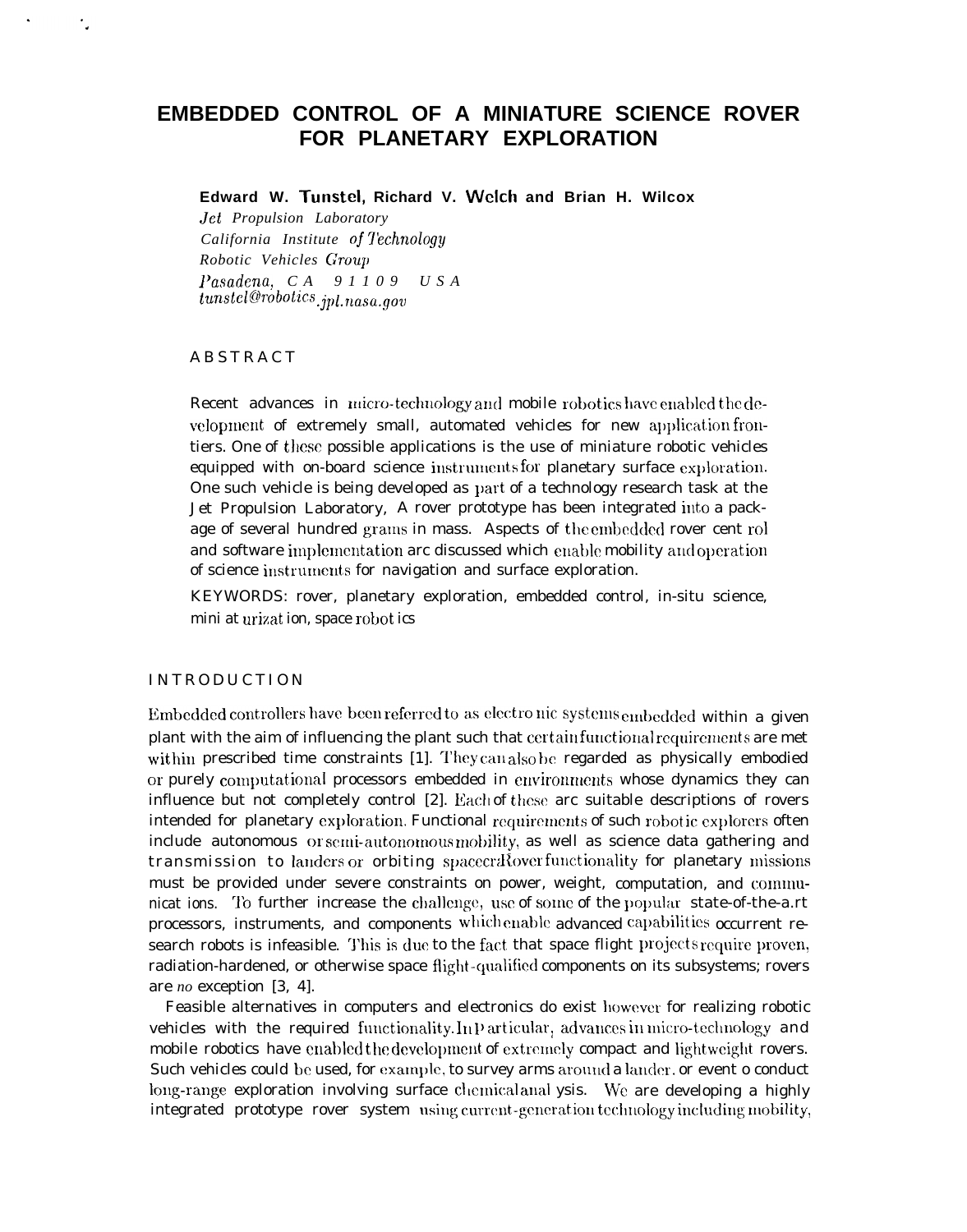

Figure 1. Miniature rover prototype.

computation, power, and communications in a package of several hundred grams in mass [5]. The product of this ongoing technology development is a miniature, but scientifically capable, rover that should easily fit within the projected mass/volume reserves of future missions to Mars as well as small planetary bodies such as asteroids and comets. In this paper, we discuss embedded control and software aspects of the current rover prototype. A general description of the rover system is provided. This is followed by the approach taken to develop a software control system that enables mobility and operation of science instruments for navigation and surface exploration. We conclude with plans for future technology development and mission applications.

## ROVER DESCRIPTION

The current prototype consists of a novel four-wheel mobility chassis which incorporates posable struts (each wheelstrut can be positioned independently). As shown in Figure 1, its largest dimension (length) is 20 cm which makes it  $30\%$  the size of the Mars Pathfinder microrover, Sojourner [3], deployed on Mars in July of 1 997. Each aluminum wheel  $(6 \text{ cm})$ in diameter) contains a drive motor within and helical cleats On the outside to increase performance for skid steering (turning in place). The rover is designed to be completely solar powered requiring just over one watt of power (a battery is included as an alternative power source). This includes a radio frequency telecommunication system, which allows the rover to communicate with a lander or an orbiter serving as a communications relay with Earth. The high-mobility articulated mechanism provides the rover with the capability to self-right as well as operate upside down. It includes the ability to recover from overturning and allows body pose control for pointing of science instruments. Several possible pose configurations arc shown in Figure 2. Motors are only needed for the wheels; the additional degrees-of-freedom which achieve the various poses are entirely actuated using these same motors. No prior robotic vehicles are known which combine many or most of the desirable features of this design.

## Science Instruments

The chassis houses two science instruments a multi-band camera system for gathering images and a near-infrared point reflectance spectrometer to provide mineralogical information about terrain features of interest. The camera uses the Act ive PixelSensor 256x256 imaging array developed in the JPL MicroDevices Laboratory. The spectrometer uses a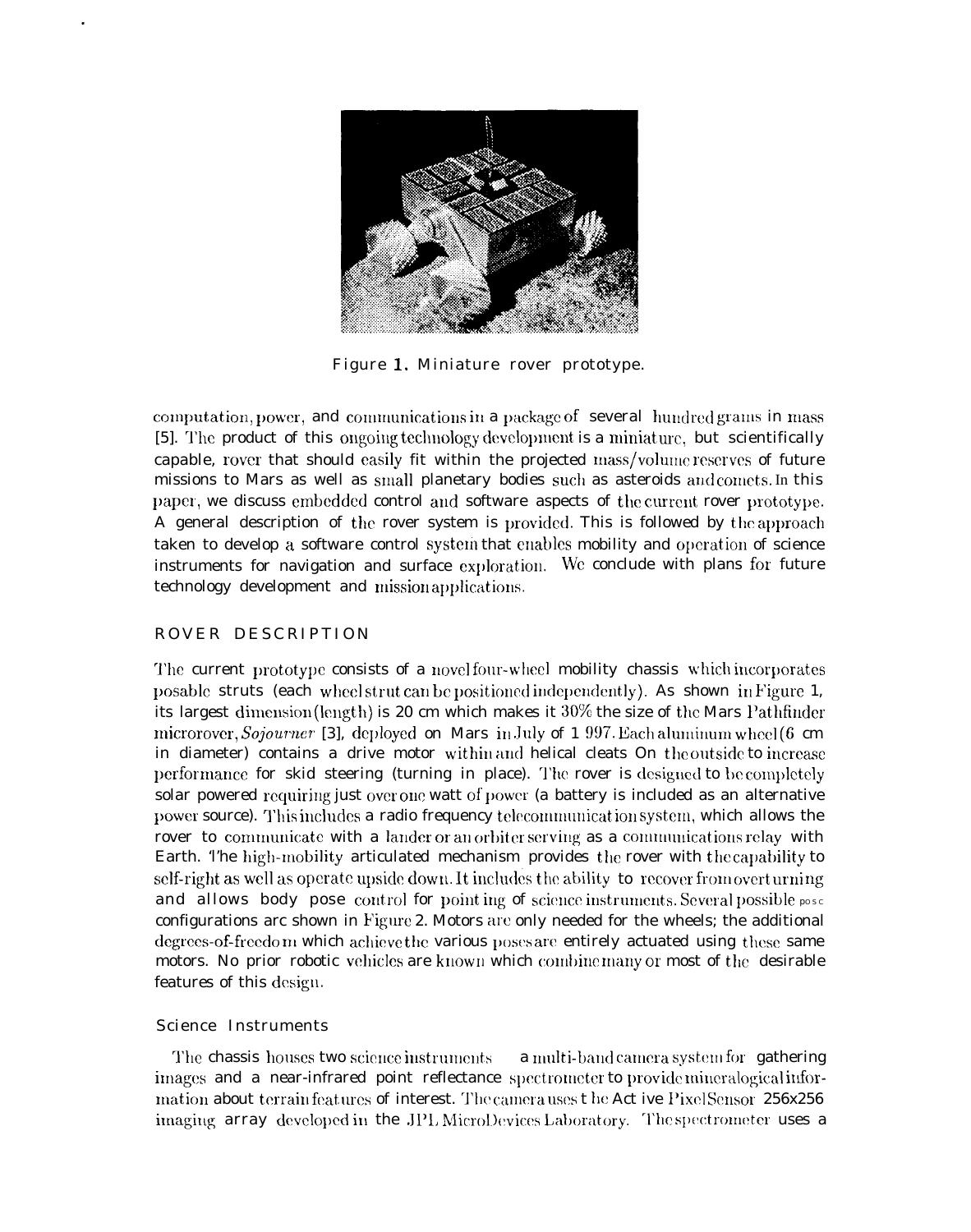

Figure 2. Posable-strut chassis configurations.

mechanically scanned holographic diffraction grating from which spectra are reflected onto a pair of IR point detectors. The lens of each instrument focuses at a common point several centimeters in front of the rover. To limit our discussion to relevant aspects of instrument control, we refer the reader to  $[5]$  for more detailed descriptions of the instruments and the internal optical arrangement. The instrument suite inside the chassis provides a single motor actuator for moving the camera focus tube and indexing an eight-position filter wheel, as well as for scanning the spectrometer grating (via a passive cabk-pulley mechanism connected to the focus tube). We will refer to this actuator as the instrument motor.

## Sensors

The miniature rover design accommodates a variety of sensors for navigation control, body pose and mobility control, and limit sensing. Hall effect sensors are used for wheel odomctry. Four solar cells are mounted iu a pyramid-like arrangement on the top surface of the vehicle (see Figure 1). These are used collectively as a sun sensor for estimating rover heading relative to the SUU. Proximity sensors (eight infrared) arc used to provide hazard detection capability. The camera can also be used for hazard detection by focus-based ranging, either alternatively or concurrently. 'he pivot hub assemblies on either side of the body are outfitted with potentiometers which measure strut augular position relative to the rover body. Accelerometers provide pit ch and roll information which, along with knowledge of strut orientation, facilitate body pose control and mobility in rough terrain. For instrument control, an optical encoder is used to enable position and speed control of the instrument motor. Finally, limit sensing is provided for the camera focus t ube travel and for all motor currents.<sup>1</sup>

## EMBEDDED CONTROL APPROACH

In applications to planetary exploration, control algorithms for miniature rovers must be designed to operate robustly subject to the aforementioned constraints. The <code>embedded</code>

<sup>&#</sup>x27;Although some of these sensors had not beenfully integrated  $011$  the rover at the time of this writing, their functionality was verified through integration on the benchtop software development setup.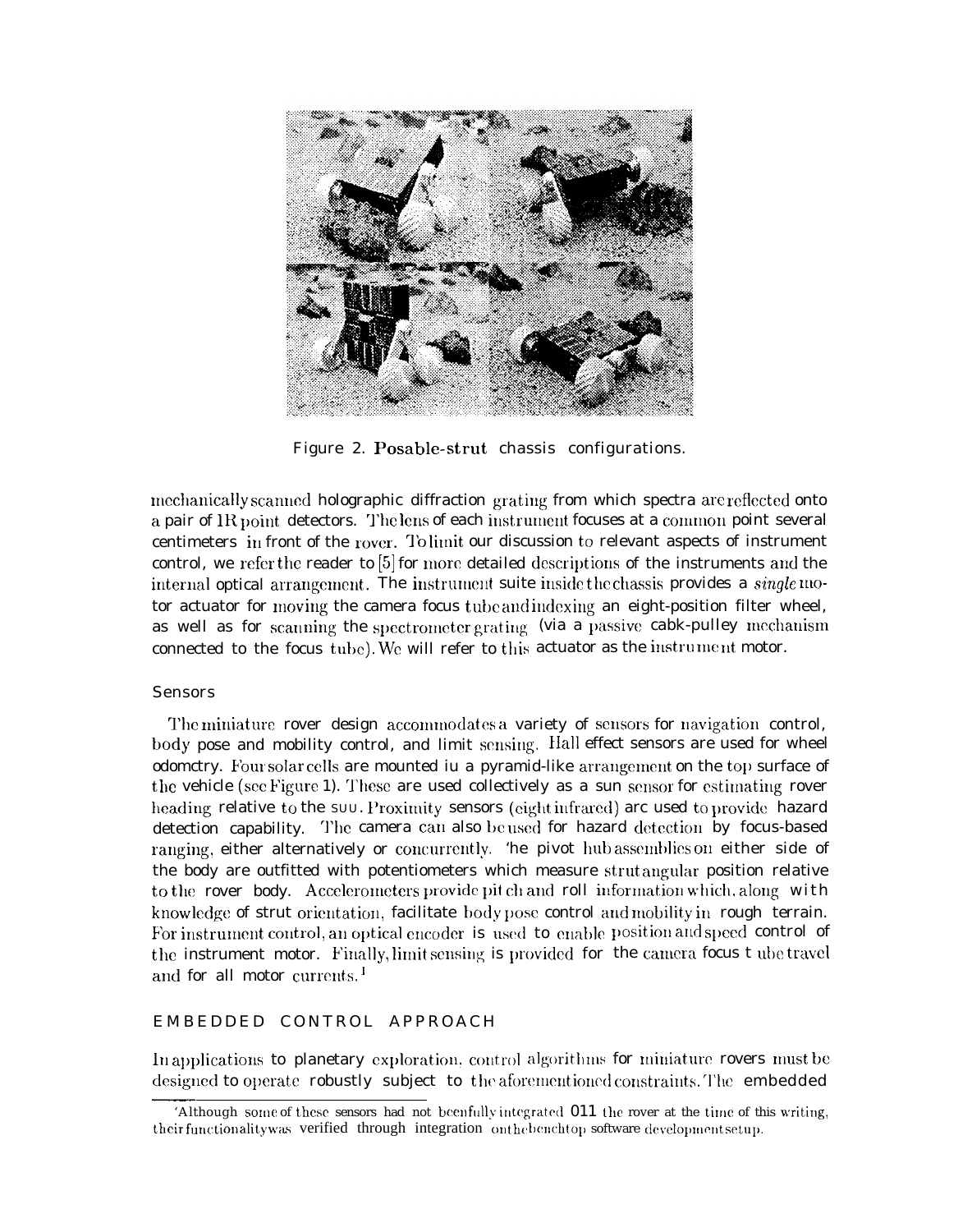control development is complicated by these and other factors. We have approached the problem by adopting a software control architecture that is similar to that used by the very successful Sojourner microrover [4]. We have leveraged actual code, particularly in the area of ground control software and its rover software interface.

The on-board computer is designed around radiation-hardened components including an Intel 80C51 microprocessor, a Field Programmable Gate Array (kTGA) and static RAMs. Early in the design phase, a survey of available space flight computing environments indicated that the *80C51* CPU was the best choice given the available power budget and based on required minimum comput at ion rates [5]. More sophisticated space flight processors that have since become available are being considered for the remainder of the rover technology development. The computer hardware architecture for the current prototype is depicted by Figure 3. The 256K bytes of SRAM in the memory model map to four banks of 64K bytes each. Memory bank switching is controlled using one of the  $80C511/O$  ports.



Figure 3. Computer electronics hardware architecture.

#### Software Control Architecture

Software for embedded control was written  $\mu$ rimarily in the C programming language. Some time-critical functions and low-level device drivers were written in 80C51 assembly language. A variety of commercially available tools including  $80C51$  cross-assembler, C cross-compiler, in-circuit emulator, and EPROM emulator facilitated the software development process. The software is organized as a top-level controlloop with interrupt handling for exception conditions. The control loop invokes command handlers required to autonomously execute single commands or command sequences uplinked by a r'emote operator from a ground control station. The control station also enables uplink/downlink of data and display of downlink telemetry (engineering data, images, and spectra). The command structure is the same as that used to operate Sojourner. A variety of software modules supports these command handlers and the control loop. Here, we limit our discussion to aspects generally related to mobility, navigation, and instrument control.

*Mobility* and *navigation*. The rover's small DC gearmotors are controlled using 8-bit Pulse Width Modulation with encoder feedback and odometry provided by hall effect sensors. An evolving collection of primitive motion behaviors enables point-to-point navigation. These include moving to specified coordinate Iota.tiolls, turning at various radii of curvature (including turning in place), and orienting the rover in the general direction of the sun, all of which are based on simple servo control loops.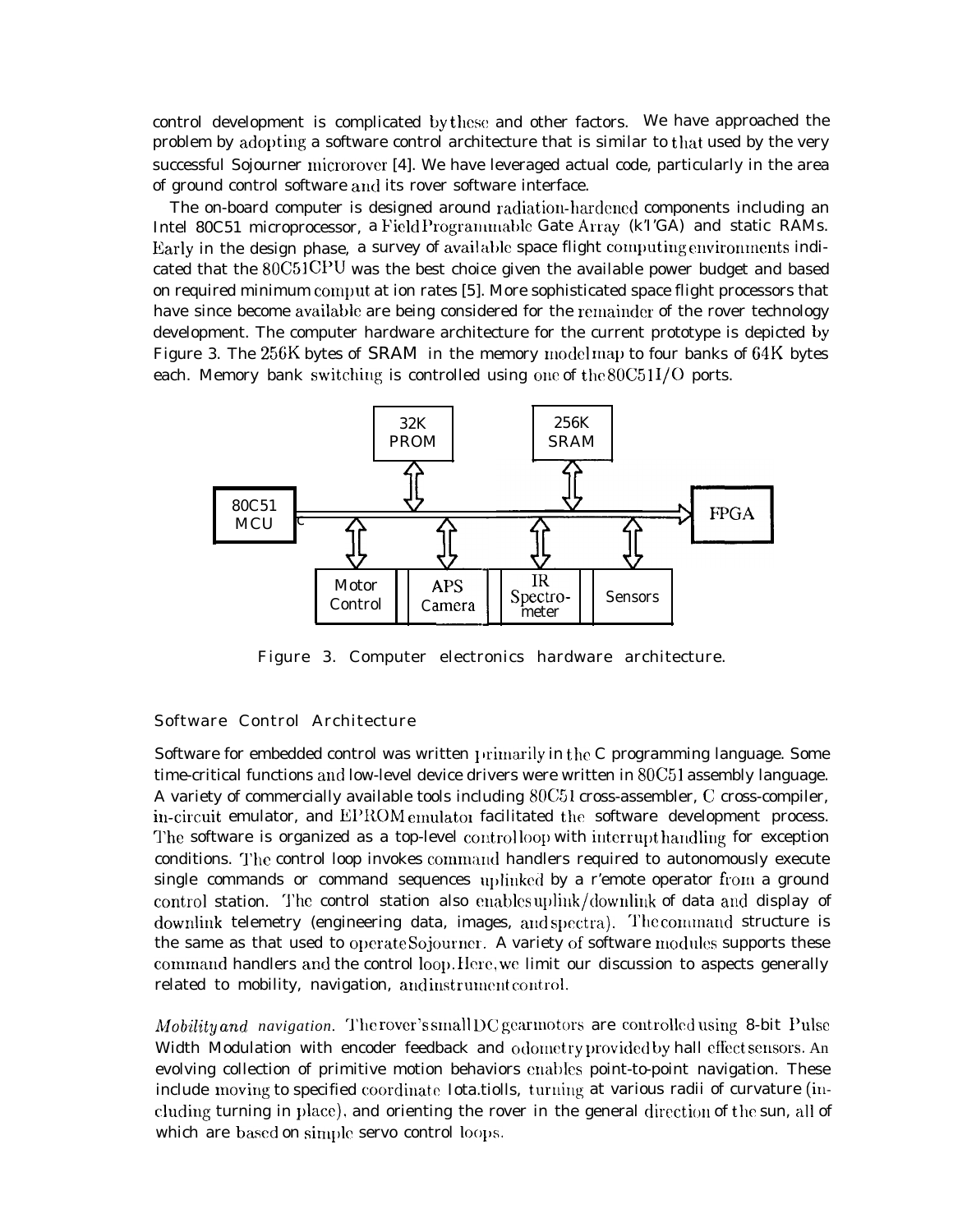When the rover is moving nominally the drive wheels simultaneously rot ate with the same direction and speed, and the struts (on either side) remain at fixed angles with respect to each other and the vehicle body. '1'0 change the angle between one of tile struts and the body, the motor' for that wheel is actuated alone. To change the angle between struts on a given side, both corresponding wheel motors are actuated in opposite directions. With this posable-strut capability, instrument-pointing behaviors involving body pose and articulation control are also possible. We have yet to exhaust the possibilities in this regard. Thus far, we have closed control loops around the strut potentiometers providing position control of individual struts and strut combinations. These basic capabilities allow simultaneous coordinated control of body pose and strut angle. This in turn enables more complex behaviors such as inchworm-like motions which serve to alter the body pitch, self-righting if overturned, and canting the body such that the solar panel is oriented at a preferential sun angle of incidence.

Instrument control. Closed-100p control of the instrument motor relies on the its optical encoder feedback. This actuator effectively controls all moving parts of the two science instruments - focus tube, filter wheel, and grating. The mechanism is initialized by homing the focus tube at one of its limit switches. All subsequent instrument motor position control is then referenced to this home position. The prismatic action of the focus tube serves to ratchet and index the filter wheel(which is referenced to a separate home switch corresponding to a particular filter). This same prismatic action rotates the holographic grating. Bounds of the grating full rotational range are mapped to instrument motor position in encoder counts. This arrangement permits camera focus, filter selection, and grating scan functionality with the accuracy required to capture variable-focused images and spectra. While this single-actuator instrument arrangement facilitates integration of multiple instruments within small volumes, the co-dependence of the camera and spectrometer on the instrument motor prohibits simultaneous image aud spectra capture. The inability to perform more than one function at a time, however, is not unusual for planetary rovers given practical constraints on electrical and processing power [4].

To date, qualitative testing of an integrated rover prototype has verified the base functionality of the system. Rover subsystems were tested individually and incrementally on a benchtop software development setup comprised of duplicate electronics and instruments. This allowed early ident ificat ion of any hardware. software, or integration problems that might have been difficult to isolate after the fully integrated rover was assembled. The capability to perform fundamental surface exploration functions was demonstrated on the rover prototype. The demonstration involved traverses of several meters, at speeds of about 4 cn~/see, in rough terrain including the capture of images and infrared spectra of rocks.

## CONCLUSION AND FUTURE PLANS

The technology described in this paper lays the groundwork for evaluating the utility of very low mass, scientifically capable rovers for Mars and small body exploration. This miniature rover technology will permit mobility -based science surveys on planetary surfaces with a small fraction of the science payload expected for currently planned, and future, rover missions. The key objective is to build a rover which is sufficiently low in mass and cost that all future lander missions can include mobility. With the base functionality verified, the ongoing technology development will be aimed at improving its capabilities of autonomous navigation and science data return.